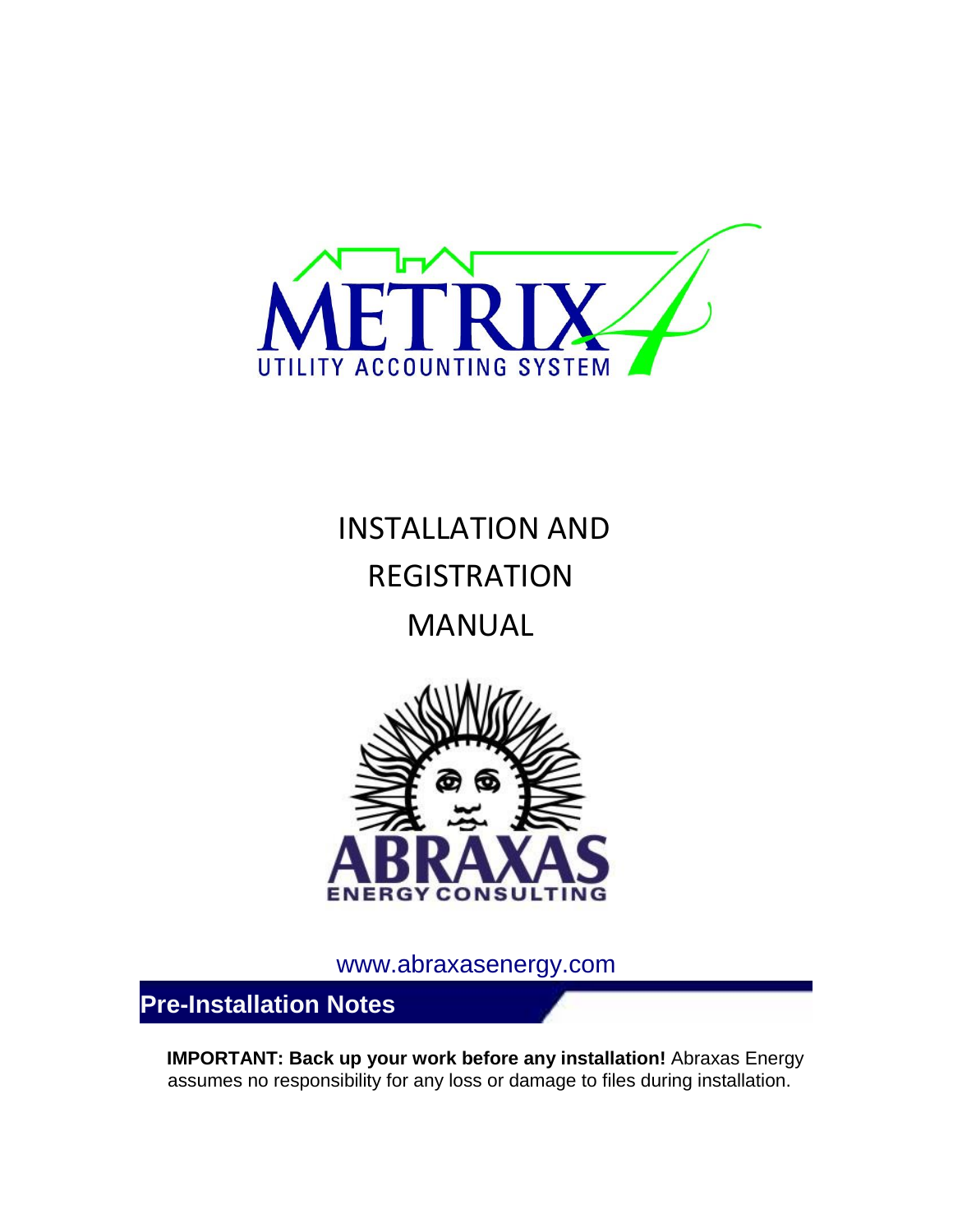**IMPORTANT: Are you installing the right version?** Free upgrades are included for 1 year from the date of the initial Metrix purchase. This date is coded into a License so it cannot unlock versions of Metrix that are released after this date. If it has been longer than a year OR if you are unsure of your Max Release Date, contact us through our request page: https://www.abraxasenergy.com/energytoolbox/lic/index.php

**IMPORTANT: Excel setting must be adjusted or Report Maker will not run properly.** See the sections below about Excel 2003-2016settings.

#### **Excel 2003 Settings**

- *1.* **Note:** If prompted, macros must be enabled when opening Report Maker.
- *2.* With Excel open, go to: Tools > Macro > Security.
- **3.** On the 1<sup>st</sup> tab of the box that pops up, set macro security to medium. This setting allows users to choose if they want to allow macros on every instance they are used.



4. Next, go to the 2<sup>nd</sup> tab for trusted publishers. Make sure both boxes are checked for installed add-ins / templates and access to visual basic project.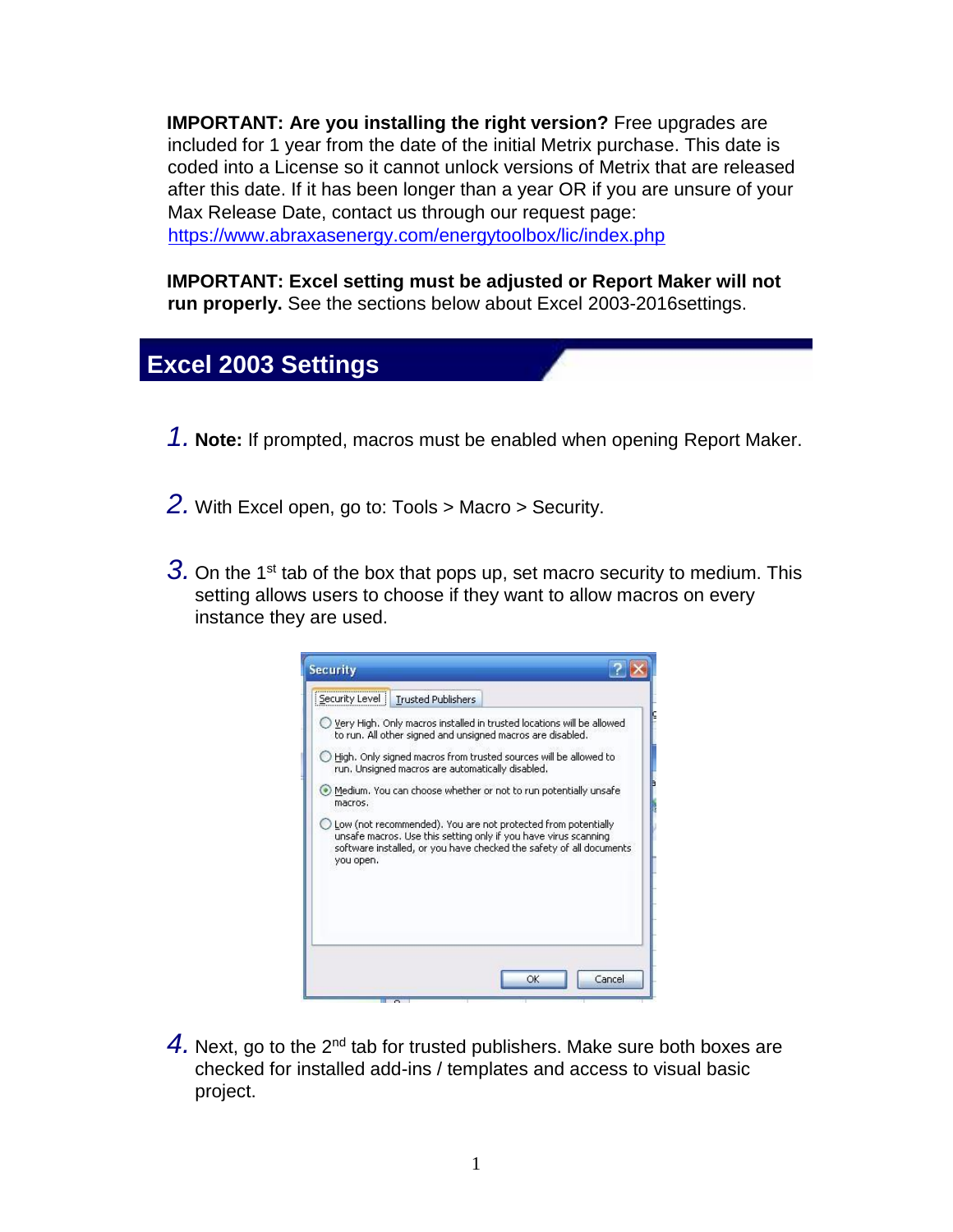| Security Level   | <b>Trusted Publishers</b>                                                         |             |                      |
|------------------|-----------------------------------------------------------------------------------|-------------|----------------------|
| <b>Issued To</b> | Issued By                                                                         | Expir       | <b>Friendly Name</b> |
|                  | Abraxas Energy UTN-USERFir                                                        | 10/3/       | $<$ None $>$         |
|                  |                                                                                   |             |                      |
|                  | Trust all installed add-ins and templates<br>Trust access to Visual Basic Project | <b>View</b> | <b>Remove</b>        |

## **Excel 2007-2016 Settings**

- *1.* **NOTE:** if prompted, macros must be enabled when opening Report Maker.
- *2.* With Excel open, go to the Microsoft logo in the upper left corner of the screen. Select: Excel Options button > Trust Center > Trust Center Settings button > Macro Settings.

| <b>Trusted Publishers</b> | <b>Macro Settings</b>                                     |  |  |  |
|---------------------------|-----------------------------------------------------------|--|--|--|
| <b>Trusted Locations</b>  | For macros in documents not in a trusted location:        |  |  |  |
| Add-ins                   | Disable all macros without notification                   |  |  |  |
|                           | Disable all macros with notification                      |  |  |  |
| ActiveX Settings          | Disable all macros except digitally signed macros         |  |  |  |
| Macro Settings            | Enable all macros (not recommended; potentially dangerous |  |  |  |
| Message Bar               | code can run)                                             |  |  |  |
| <b>External Content</b>   | <b>Developer Macro Settings</b>                           |  |  |  |
| Privacy Options           | Trust access to the VBA project object model<br>M         |  |  |  |

*3.* Bubble in "Disable all macros except digitally signed macros".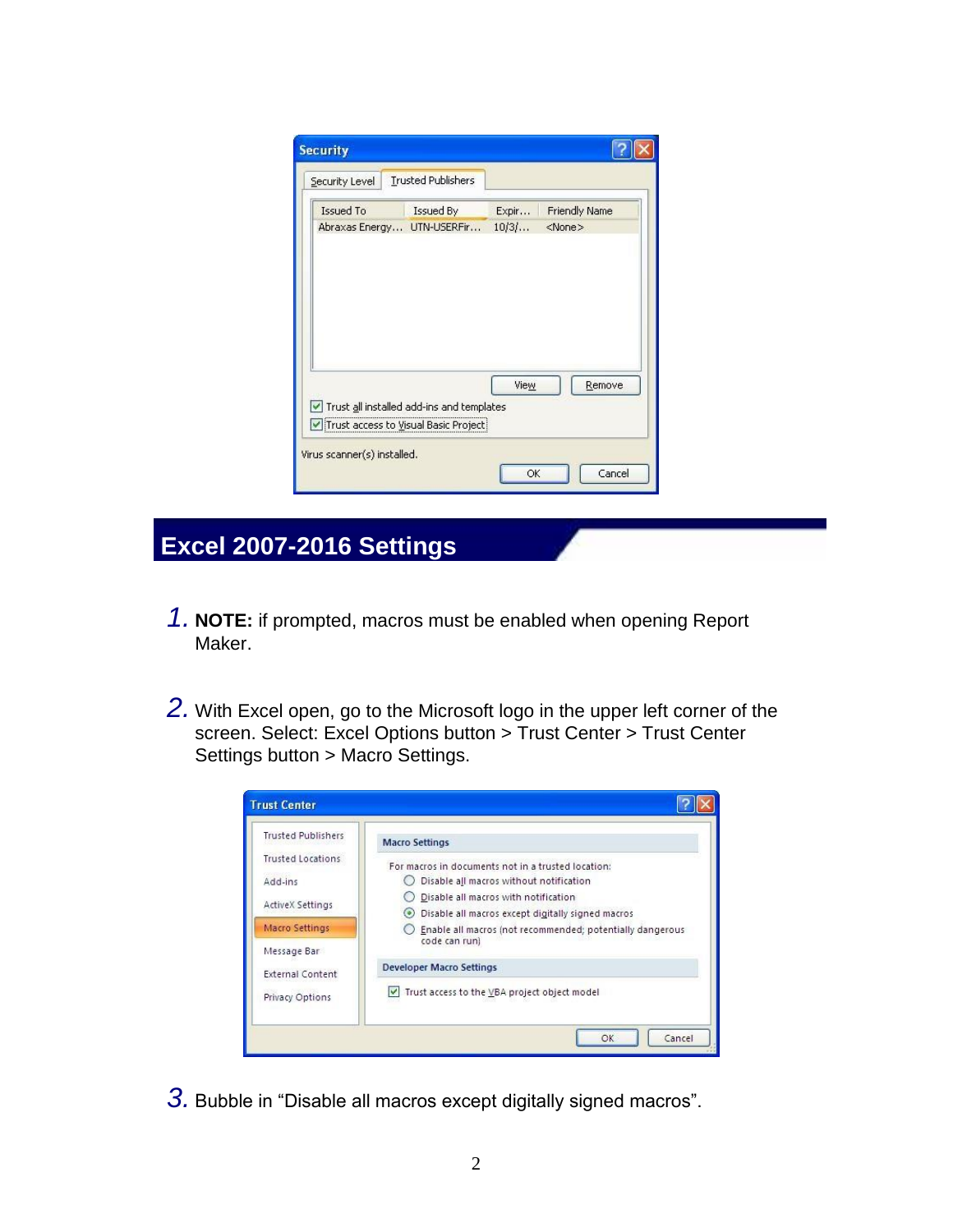*4.* Check the box to "Trust access to VBA project object model".

#### **Installing Metrix 4**

**NOTE: Have you backed up your work? Are your Excel settings correct? Are you installing the right version?** 

- *1.* **Close any windows of Excel or Metrix currently running.**
- *2.* **Uninstall any pre-exiting versions of Metrix 4.0 or higher**. Go to Control Panel > Add or Remove programs > select Metrix 4 from the list. This helps to prevent any unintentional duplicate installations.
- *3.* **Go to our Official Metrix Release Page:**  https://www.abraxasenergy.com/energytoolbox/official\_metrix\_releases.php Select the version of Metrix you are current for. (see Max Release Date in FAQ's below)
- *4.* **Save the setup file where you can find it.** Do not save to a temporary internet file folder, or a network drive, it must be on your computer. (Desktop is generally best). After installation, the setup file may be deleted.

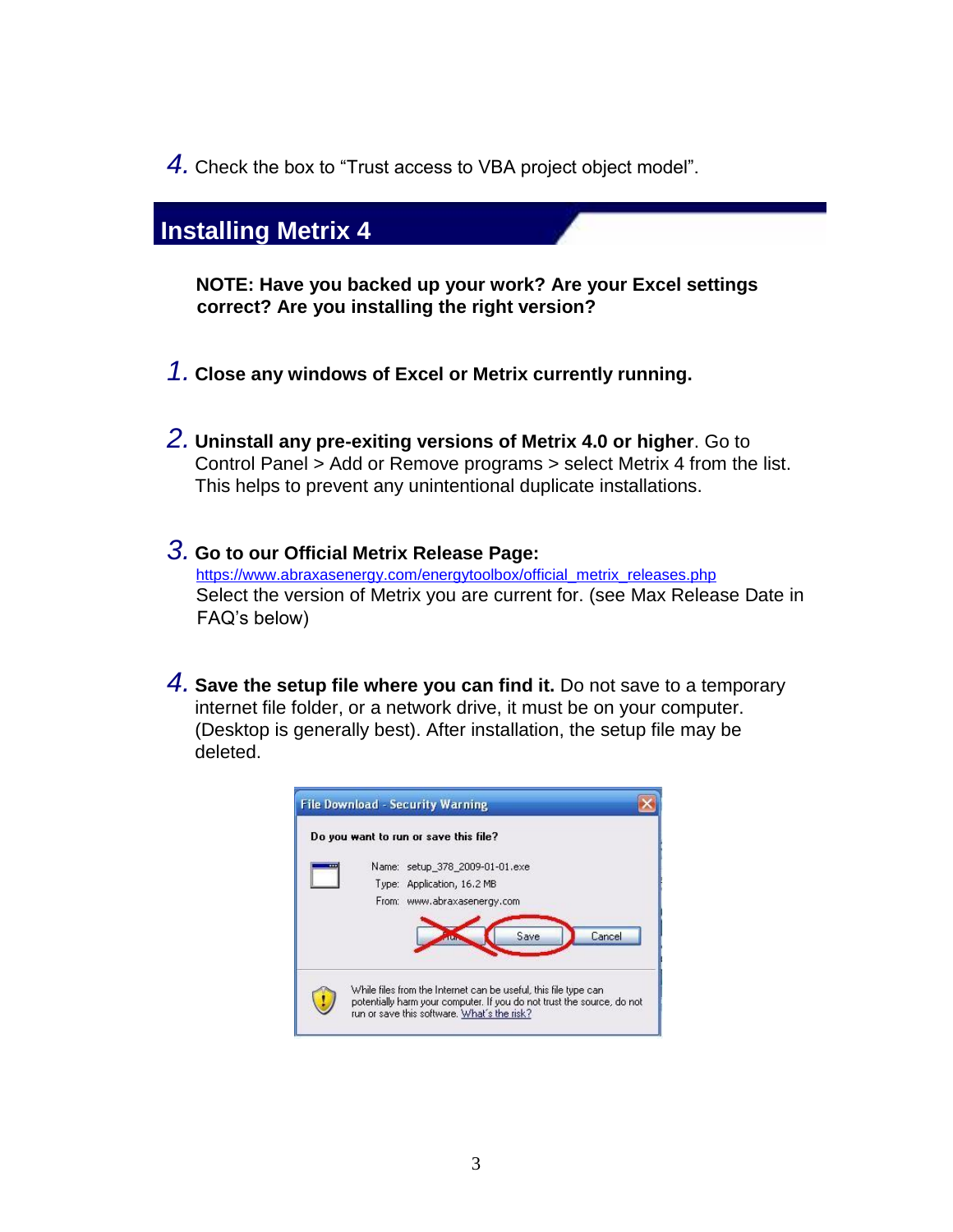*5.* **Double click the Setup File Icon** (shown below) to start the install process. Follow the on-screen prompts to select installation options. **NOTE**: default installation settings are highly recommended.



### **Requesting a License**

 $\overline{a}$ 

*1.* Open the License Importer. Go to Microsoft Start Button > (Programs >) Metrix  $4 >$  Import License<sup>1</sup>.



*2.* Clicking the Request License button opens the License Request Form show below. **Note**: your Computer ID is already filled in.

<sup>&</sup>lt;sup>1</sup> If you are using Windows Vista or an earlier OS, the 'Import License' option may appear as 'Metrix 4 Licensing' instead.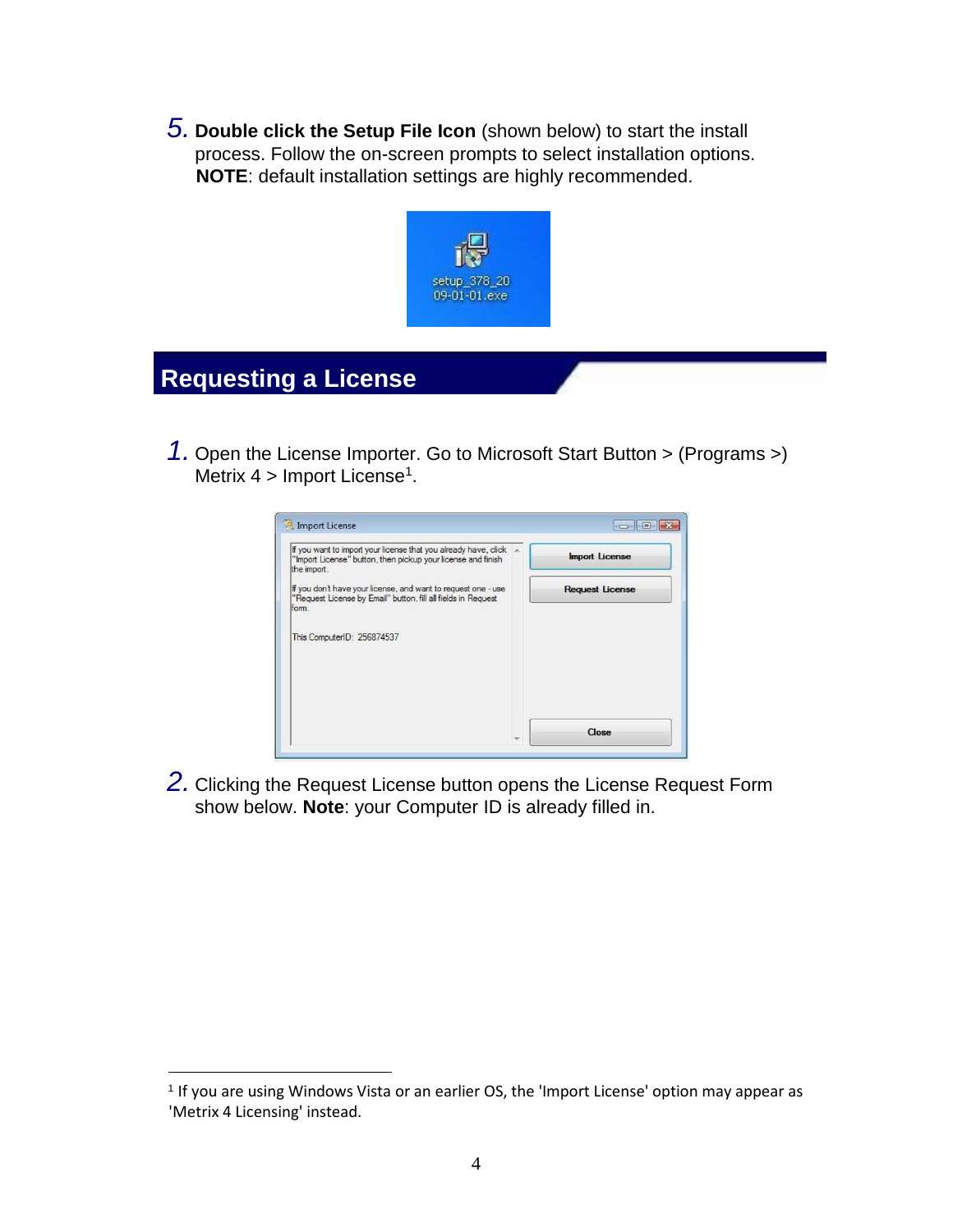| <b>User Name</b> |                                                                                                                                                                                                  |
|------------------|--------------------------------------------------------------------------------------------------------------------------------------------------------------------------------------------------|
| Company          |                                                                                                                                                                                                  |
| Phone            |                                                                                                                                                                                                  |
| Email            |                                                                                                                                                                                                  |
| Product          | Metrix and Metrix Report Maker                                                                                                                                                                   |
| Computer ID      | 67669006                                                                                                                                                                                         |
| Current License  | Computer ID: 67669006<br>License ID: c8dd9f3-3a85-4743-9c67-25bcbbf635f1<br>Product Code: MRM 2.3<br>Product Name:<br>Metrix & Report Maker<br>License Type: Full<br>Expiration Date: 2020-08-02 |

*3.* The License Request From is configured to work with Microsoft Outlook Email. If you use another email server, right click anywhere in the frame of the form and the option to "Copy to Clipboard" will appear. Paste the form info into an email with any other pertinent info related to the nature of your request to helpdesk@abraxasenergy.com.

#### **Importing a License**

- *1.* After submitting a license request, you will receive a new License via email. Download the License file attachment from your email. Save (don't run, don't open) where you can find it. (The desktop is good for starters; it can be relocated after import.) You can rename the License file as long as it retains the ".lic" file extension.
- *2.* **NOTE:** Metrix will make its own copy after a successful import, but it is highly recommended that you save your own copy in a safe location where you keep important reference information.
- *3.* Open the License Importer. Go to Microsoft Start Button > (Programs >) Metrix 4 > Import License (see above).
- *4.* Click the "Import License" button and browse to where you saved the License file.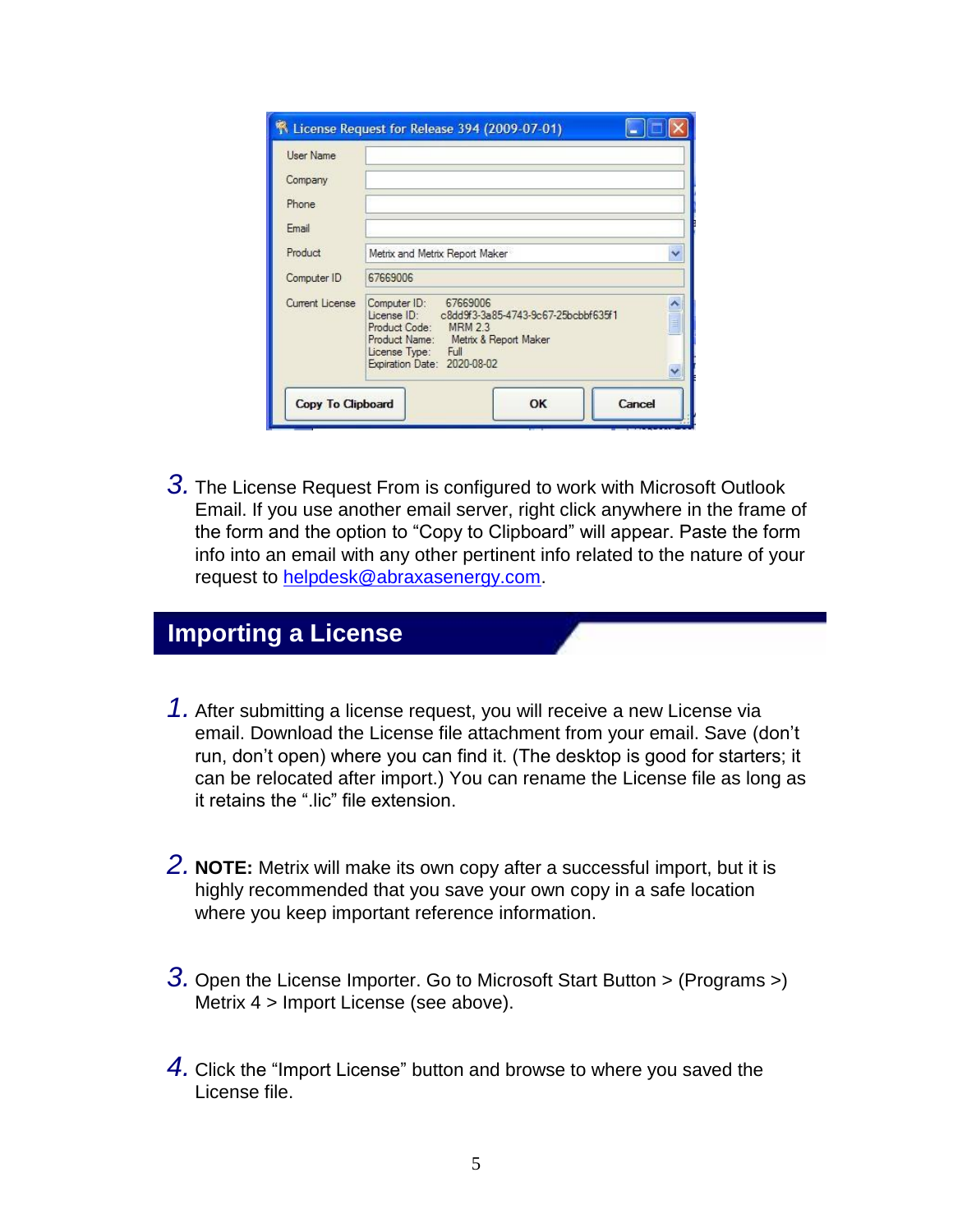- *5.* **NOTE:** License details will appear in the left hand pane of the License Importer, including Computer ID, Max Release Date, Expiration Date, contact info, and more.
- *6.* After successfully importing, click OK, and then close the License importer.

| fa6e-464d-a6c8-fe960a906bd9 lic                                                                                                                                                                                              | D:\Users\derrick\Desktop\caligula lic new cpu id\4d47f7a1- A | <b>Import License</b>                  |
|------------------------------------------------------------------------------------------------------------------------------------------------------------------------------------------------------------------------------|--------------------------------------------------------------|----------------------------------------|
| This Computer ID: 256874537                                                                                                                                                                                                  |                                                              |                                        |
| -License Info                                                                                                                                                                                                                | License Import                                               | <b>Request License</b><br>$\mathbf{z}$ |
| 256874537<br>Computer ID:<br>License ID: 4d47f7a1fa6e-464d-a6c8fe9<br>Product Code: MRM 2.3<br>Metrix 4<br>Product Name:<br>License Type: Full<br>Expiration Date: 7/4/2009 12:00:00 AM<br>Max Release: 7/4/2009 12:00:00 AM | License imported.                                            |                                        |
| Generation Date: 5/6/2009 12:00:00 AM<br>Company Name: aec<br>User Name:<br>caligula, running vista                                                                                                                          |                                                              | OK                                     |
| User E-mail: david.querrant@abraxasenergy.com                                                                                                                                                                                |                                                              |                                        |

#### **Frequently Asked Questions**

**Why won't Metrix open?** You were running on the evaluation license: they expire after 30 days. A Full License must be re-imported when installing a newer version of Metrix OR transferring to a new computer. Contact us so we can send you a full license.

**Do I need separate licenses for Metrix and Report Maker?** Only one License is needed; FastData Deluxe and associated Routines must be purchased separately.

**What is a Computer ID?** This is like a fingerprint for your computer. One License will work for only one Computer ID and therefore only one computer. Computer ID is displayed in the License Importer and the License Status Box.

**What is the License Status Box?** This displays Computer ID, Expiration Date, and link to most current Metrix Installation Manual. **Find it here**: with Metrix open, go to help, then License Status. If Metrix does not open, (because the evaluation period has ended) the user is instead prompted by the License Status Box.